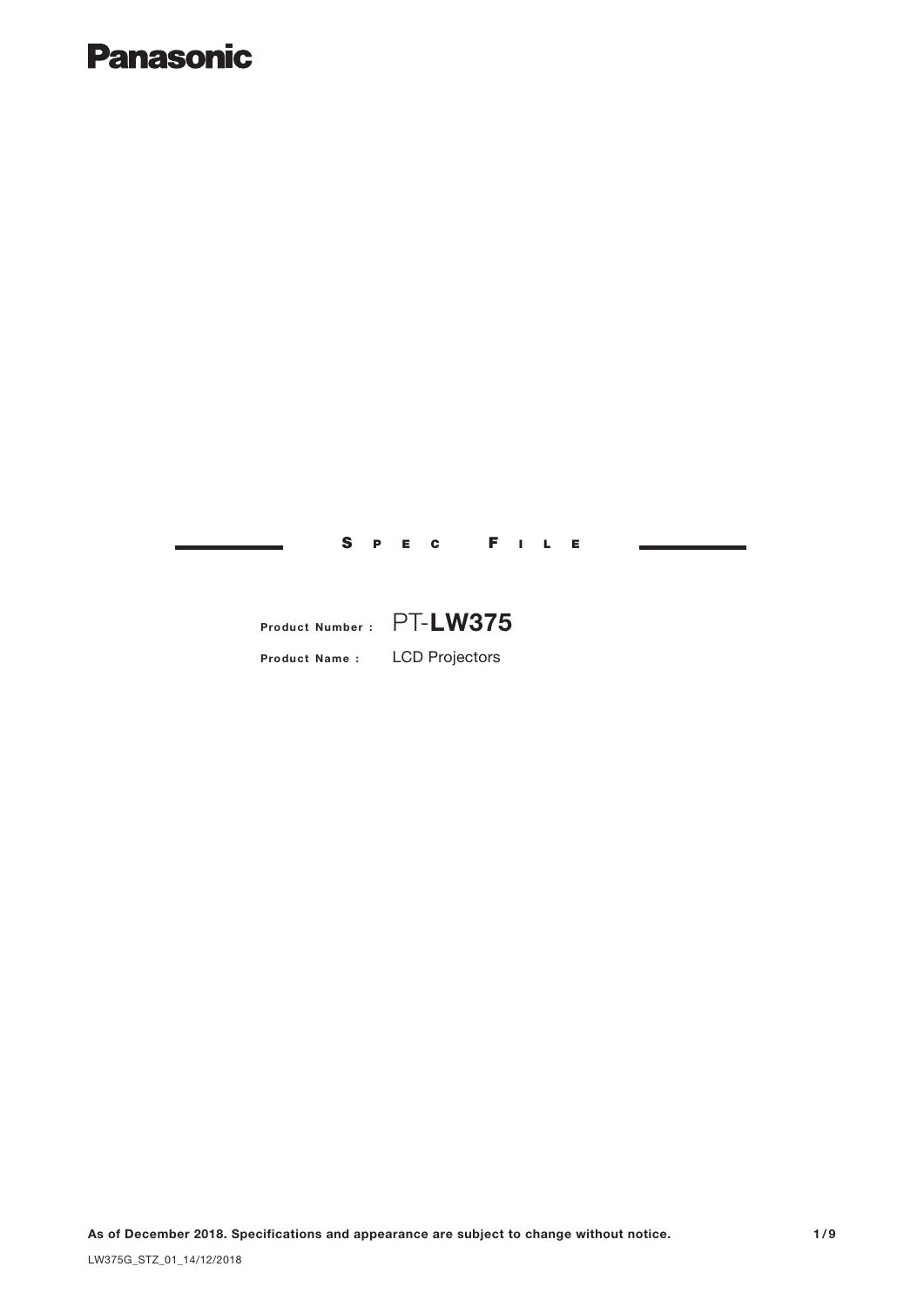#### **Specifications**

#### Main unit Power supply Power consumption LCD panel **Panel size** Display method Pixels Lens Lamp AC100–240 V 1.5A–3.5A 50 Hz/60 Hz 300W 6W when Standby mode set to Normal, 0.5W when Standby mode set to Eco\*1 15.0 mm (0.59 inches) diagonal (16:10 aspect ratio) Throw ratio 1.48– 1.78:1 Transparent LCD panel  $(x, 3, R/G/B)$ Drive method **Active matrix method** 1,024,000 (1,280 × 800) × 3, total of 3,072,000 pixels Manual zoom (1.2×), manual focus F 1.6– 1.76, f 19.16– 23.02 mm 230 W UHM lamp Screen size Colors Brightness\* 3 Center-to-corner uniformity\* 3 Contrast\* 3 Resolution Optical axis shift Keystone correction range Installation Built-in speaker **Output power** Terminals HDMI IN COMPUTER (RGB) 1 IN R, G, B Y, PB (CB), PR (CR) 30–300 inches (0.76 –7.62 m) diagonally, 16:10 aspect ratio Full color (16,777,216 colors) 3,600 lumens (lamp power: normal) 85% 16,000:1 (all white/all black, Image mode:Dynamic, Lamp control: Normal, Iris: On) 1,280  $\times$  800 pixels (Input signals that exceed this resolution will be converted to  $1,280 \times 800$  pixels.) 13:1(fixed) Vertical: ±30°, horizontal: ±15° Ceiling/floor, front/rear (menu selection) 10 W (monaural)  $\times$  1 HDMI 19-pin  $\times$  1, HDCP and Deep Color compatible Audio signal: linear PCM (sampling frequencies: 48 kHz, 44.1 kHz, 32 kHz) D-sub HD 15-pin (female)  $\times$  1 R, G, B: 0.7 Vp-p, 75 ohms; HD/VD, SYNC: high impedance, TTL (positive/negative automatic) Y: 1.0 Vp-p (including sync signal), 75 ohms S-VIDEO Y: 1.0 Vp-p; C: 0.286 Vp-p, 75 ohms PB (CB), PR (CR): 0.7 Vp-p, 75 ohms NOTE: D-Sub -S video conversion cable (ET-ADSV) is required. VIDEO IN AUDIO IN 1 AUDIO IN 2 AUDIO OUT SERIAL IN LAN Pin jack  $\times$  1, 1.0 Vp-p, 75 ohms M3 (L, R) × 1, 0.5 Vrms Pin jack  $\times$  2 (L, R  $\times$  1), 0.5 Vrms M3 (L, R) × 1 (monitor out: 0– 2.0 Vrms, variable) D-sub 9-pin (female)  $\times$  1, for external control (RS-232C compliant) USB  $USB$  A (type A) connector  $\times$  1, for Memory Viewer/Wireless Module (Out put 5V MAX 500mA)  $RJ-45 \times 1$ , for network connection, compliant with PJLink<sup>™</sup>. 100Base-TX/10Base-T COMPUTER (RGB) 2 IN R, G, B D-sub HD 15-pin (female)  $\times$  1 R, G, B: 0.7 Vp-p, 75 ohms; HD/VD, SYNC: TTL (positive/negative automatic) MONITOR OUT R, G, B D-sub HD 15-pin (female)  $\times$  1 R, G, B: 0.7 Vp-p, 75 ohms; HD/VD, SYNC: TTL (positive/negative polarity compatible) Lamp Replacement Cycle Normal: 10,000hrs / Eco: 20,000hrs / Quiet: 10,000hrs <sup>2</sup> Filter\* Replacement Cycle Normal: 5,000hrs / Eco: 6,000hrs / Quiet: 10,000hrs

**Panasonic** 

USB B (type B) connector  $\times$  1, for USB Display

**PT-LW375**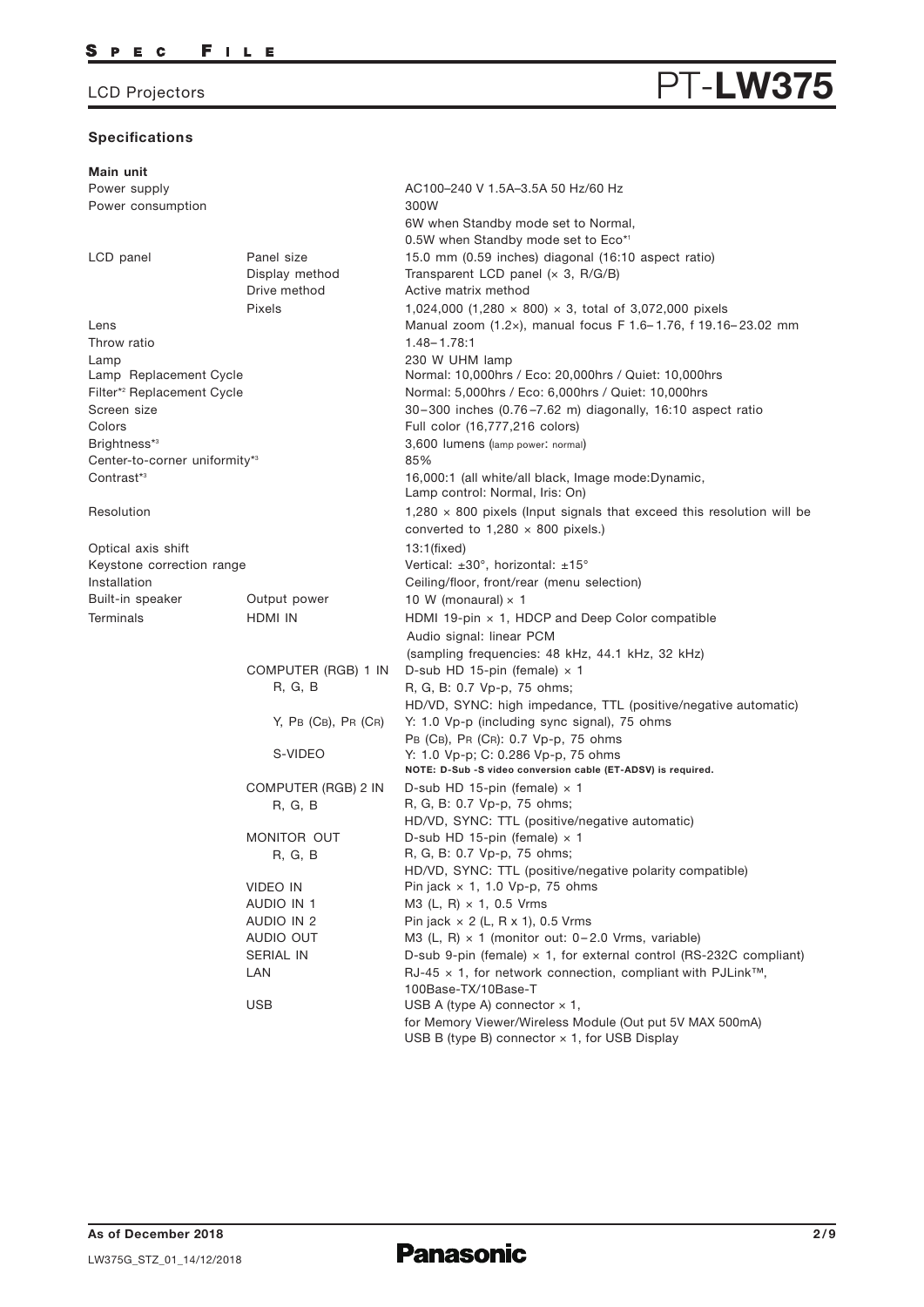#### FILE P E C

#### LCD Projectors

Power cord length Cabinet materials Dimensions (W  $\times$  H  $\times$  D)

Weight\* 5 Operation noise\*3 Operating temperature

Operating humidity

Remote control unit Power supply Operation range\*<sup>6</sup>

Dimensions ( $W \times H \times D$ ) Weight

#### Supplied accessories

#### Optional accessories

Replacement Lamp Unit Replacement Filter Unit Ceiling Mount Bracket Ceiling Mount Bracket Projector Mount Bracket Wireless Module **ET-WML100** D-SUB - S-Video conversion cable ET-ADSV

#### Compatible Software

Multi Monitoring & Control Software (for Windows) Presenter Light Software (for Windows) Wireless Projector (for iOS and Android)

#### Power cord

(One set has two cords) (K2CT3YY00079 x 1) (K2CM3YY00039 x 1)



(U Model only x 1) (K2CG3YY00184)







(D Model only x 1) (K2CZ3YY00061)



Weights and dimensions shown are approximate. Specifications subject to change without notice.

- \*1 When the Standby mode is set to Eco, network functions such as power on over the LAN network will not operate. Also, only certain commands can be received for external control using the serial terminal.
- \*2 Usage environment affects the duration of filter.
- \*3 Measurement, measuring conditions, and method of notation all comply with ISO 21118 international standards.
- $*4$ With legs at shortest position.
- \* Average value. May differ depending on models.
- \* 6 Operation range differs depending on environments.

As of December 2018





 $335 \times 96^{*4} \times 252$  mm  $(13-3/16 \times 3-25/32^{*4} \times 9-29/32$  inches) Molded plastic Approx. 2.9 kg (6.4 lbs) 5°C–40°C (41°F–104°F) [at less than 700 m (2,296 ft.); [High land]: [off] 5°C–40°C (41°F–104°F) [at 700 m to 1,400 m (2,296 ft. to 4,593 ft.); [High land]:[on 1] 5°C–35°C (41°F–95°F) [at 1,400 m to 2,700 m (4,593 ft. to 8,858 ft.); [High land]:[on 2] 20%–80% (no condensation) Normal: 39 dB, Eco: 35 dB, Quiet: 30 dB

3 V DC (R03/LR03/AAA type battery × 2) Approx. 5 m (16 ft 5 in) when operated from directly in front of the signal receptor  $44 \times 105 \times 20.5$  mm (1-23/32  $\times$  4-1/8  $\times$  13/16 inches) Approx. 63 g (2.22 oz) (including batteries)

Power cord (Number and size of cords depends on region) Wireless remote control unit  $(x 1)$ Batteries for remote control (R03/LR03/AAA type  $\times$  2) Computer signal cable[VGA cable] 1.8 m[5 ft 11 in]  $(x 1)$ 

ET-LAL510 ET-RFL300 ET-PKL100H (for high ceilings) ET-PKL100S (for low ceilings) ET-PKL420B

1.8 m (5 ft 11 in)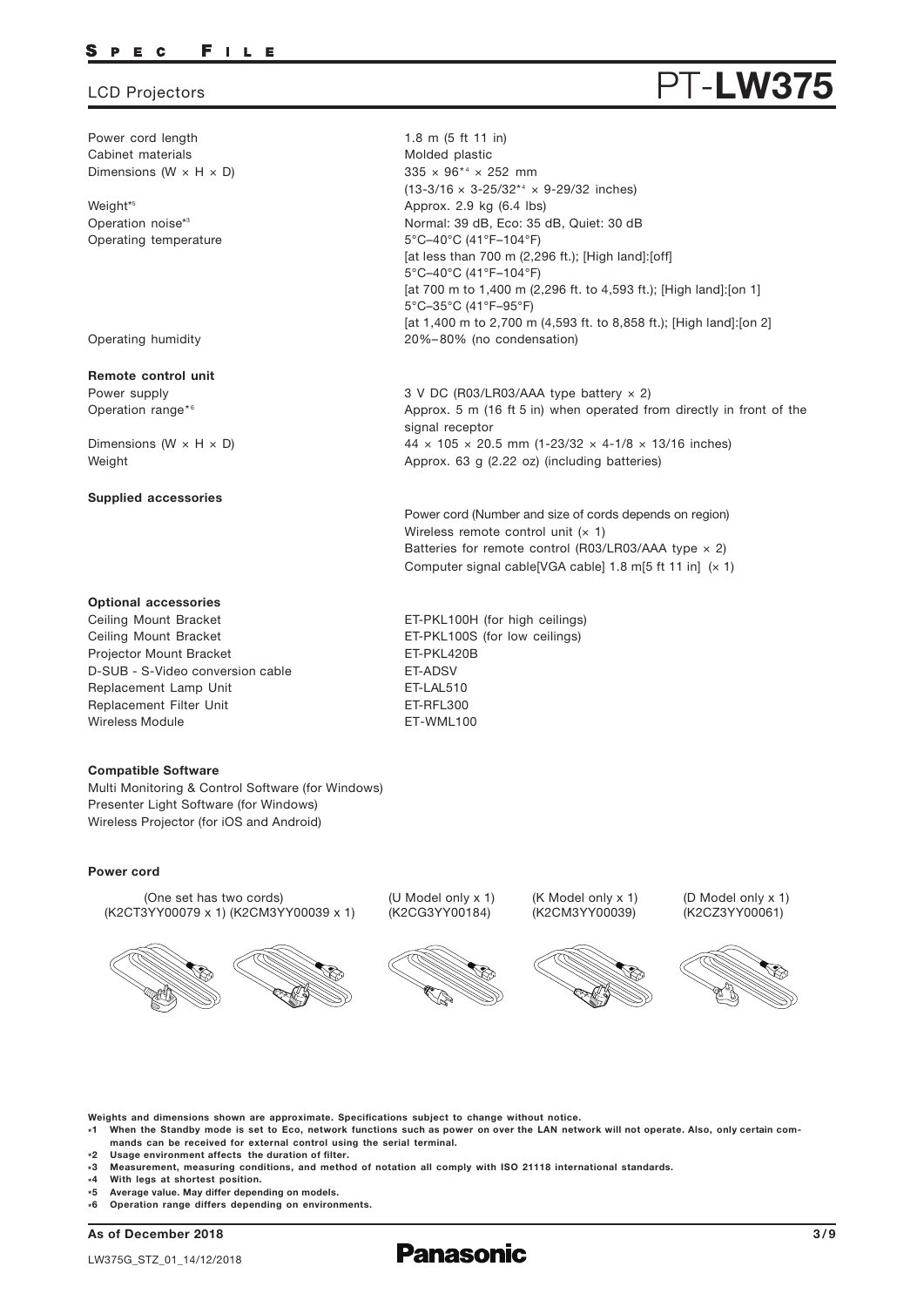#### FILE S P E C

### LCD Projectors

# PT-LW375

### **Dimensions**



**unit : mm (inch) NOTE: This illustration is not drawn to scale.**





### **Terminals**



- 1 Audio output
- 2 Video input
- 3 Computer 1 input
- 4 Computer 2 input
- 5 HDMI input
- 6 LAN connector
- 7 USB B connector
- 8 USB A connector
- 9 Audio input 1
- 10 Audio input 2
- 11 Serial input
- 12 Monitor output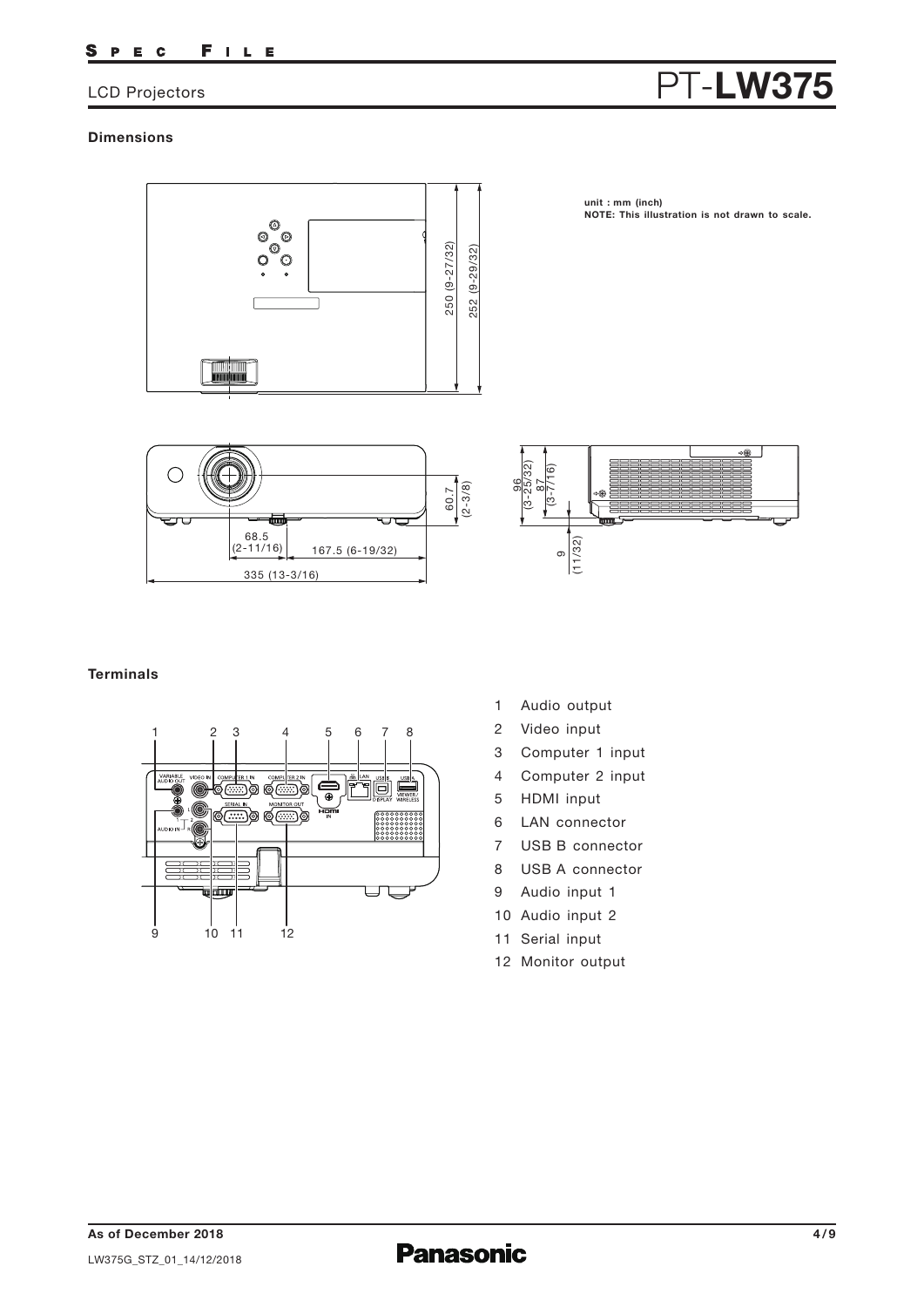#### Standard setting-up position



#### NOTE:

Illustrations show the projector installed using optional Ceiling Mount Bracket ET-PKL100H and Projector Mount Bracket ET-PKL420B. This illustration is not drawn to scale.

PT-LW375

(5-19/32)

#### unit : mm (inch)

#### Caution:

- All construction work should be done by a qualified technician.
- When mounting to the ceiling, use the special mounting bracket. To prevent the projector from swaying or dropping, attach the wire that is included with Projector Mount Bracket between the Projector Mount Bracket and the ceiling.

#### Projection distance for 16:10 aspect ratio screen

0.76 m / 1.02 m / 1.27 m / 1.52 m / 1.78 m / 2.03 m / 2.29 m / 2.54 m 100˝ / 3.05 m 120˝ / 3.81 m 150˝ / 5.08 m 200˝ / 6.35 m 250˝ / 7.62 m 300˝ / 0.9 1.3 1.6 1.9 2.2 2.6 2.9 3.2 3.8 4.8 6.4 8.0 9.6 1.1 1.5 1.9 2.3 2.7 3.1 3.5 3.8 4.6 5.8 7.7 9.7 11.6 0.027 (0.088) 0.036 0.046 (0.149) 0.055 (0.180) 0.063 0.072 0.082 0.091 0.109 0.137 0.181 0.227 0.272 30˝ 40˝ 50˝ 60˝ 70˝ 80˝ 90˝ (3.1) (4.1) (5.2) (6.3) (7.3) (8.4) (9.4) (10.5) (12.6) (15.8) (21.1) (26.4) (31.6) (3.7) (5.0) (6.3) (7.5) (8.8) (10.1) (11.4) (12.6) (15.2) (19.0) (25.3) (31.7) (38.0) (0.119) (0.207) (0.238) (0.268) (0.299) (0.357) (0.448) (0.594) (0.743) (0.892) Projection size [diagonal] Projection distance [L] Min [wide] Max [telephoto] Height from the edge of screen to center of lens [H] unit: meters (feet)

#### NOTE:

• The value for L (distance to screen) varies slightly depending on the zoom lens characteristics.

• At the shortest projection distance, the zoom lens characteristics may cause slight image distortion.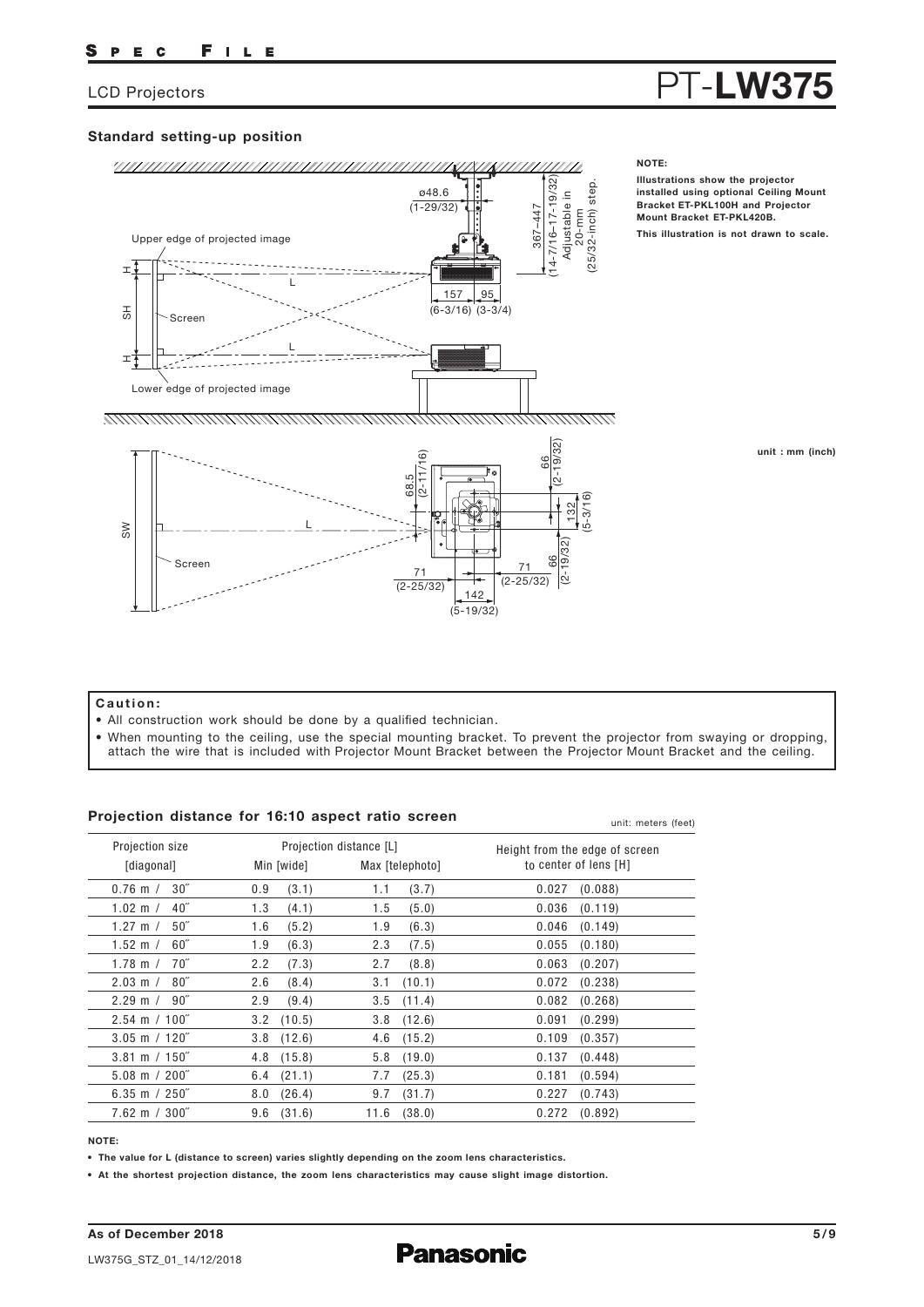#### Projection distance for 16:9 aspect ratio screen

| Projection size          | Projection distance [L] |                 | Height from the edge of screen |  |  |
|--------------------------|-------------------------|-----------------|--------------------------------|--|--|
| [diagonal]               | Min [wide]              | Max [telephoto] | to center of lens [H]          |  |  |
| 30 <sup>''</sup>         | (3.2)                   | (3.8)           | 0.008                          |  |  |
| $0.76$ m $/$             | 1.0                     | 1.2             | (0.026)                        |  |  |
| 40 <sup>''</sup>         | 1.3                     | 1.6             | 0.011                          |  |  |
| $1.02 \text{ m}$ /       | (4.3)                   | (5.1)           | (0.035)                        |  |  |
| 50 <sup>''</sup>         | 1.6                     | 2.0             | 0.014                          |  |  |
| 1.27 m $/$               | (5.4)                   | (6.4)           | (0.045)                        |  |  |
| 60''                     | 2.0                     | 2.4             | 0.017                          |  |  |
| $1.52 \; m /$            | (6.4)                   | (7.8)           | (0.055)                        |  |  |
| 70''                     | 2.3                     | (9.1)           | 0.019                          |  |  |
| $1.78$ m $/$             | (7.5)                   | 2.8             | (0.062)                        |  |  |
| $80^{\prime\prime}$      | 2.6                     | (10.4)          | 0.022                          |  |  |
| $2.03 \text{ m}$ /       | (8.6)                   | 3.2             | (0.071)                        |  |  |
| $90^{\circ}$             | (9.7)                   | (11.7)          | (0.080)                        |  |  |
| $2.29 \text{ m}$ /       | 3.0                     | 3.6             | 0.025                          |  |  |
| $2.54 \text{ m} / 100$ " | $3.3$ $(10.8)$          | (13.0)<br>4.0   | 0.028<br>(0.090)               |  |  |
| $3.05$ m $/ 120$ "       | $4.0$ $(13.0)$          | $4.8$ $(15.6)$  | 0.033<br>(0.107)               |  |  |
| $3.81 \text{ m} / 150$ " | (16.2)                  | (19.5)          | 0.041                          |  |  |
|                          | 4.9                     | 5.9             | (0.135)                        |  |  |
| $5.08 \text{ m} / 200$ " | 6.6                     | 7.9             | 0.054                          |  |  |
|                          | (21.7)                  | (26.0)          | (0.177)                        |  |  |
| 6.35 m $/250$ "          | (27.1)                  | 9.9             | (0.222)                        |  |  |
|                          | 8.3                     | (32.6)          | 0.068                          |  |  |
| $7.62 \text{ m} / 300$ " | 9.9                     | 11.9            | 0.082                          |  |  |
|                          | (32.5)                  | (39.1)          | (0.267)                        |  |  |

NOTE:

• The value for L (distance to screen) varies slightly depending on the zoom lens characteristics.

• At the shortest projection distance, the zoom lens characteristics may cause slight image distortion.

#### Projection distance for 4:3 aspect ratio screen

0.76 m / 1.02 m / 1.27 m / 1.52 m / 1.78 m / 2.03 m / 2.29 m / 2.54 m 100˝ / 3.05 m 120˝ / 3.81 m 150˝ / 5.08 m 200˝ / 6.35 m 250˝ / 7.62 m 300˝ / 1.1 1.4 1.8 2.2 2.5 2.9 3.3 3.6 4.4 5.4 (17.9) 7.3 9.1 10.9 1.3 1.7 2.2 2.6 3.0 3.5 3.9 4.4 5.2 6.6 8.7 10.9 13.1  $30<sup>′</sup>$ 40˝ 50˝ 60˝ 70˝ 80˝ 90˝  $(3.5)$ (4.7) (5.9) (7.1) (8.3) (9.5) (10.7) (11.9) (14.3) (23.9) (29.9) (35.8) (4.2) (5.7) (7.1) (8.5) (10.0) (11.4) (12.9) (14.3) (17.2) (21.5) (28.7) (35.9) (43.1) Projection size [diagonal] Projection distance [L] Min [wide] Max [telephoto] Height from the edge of screen to center of lens [H] 0.030 (0.098) 0.041 0.051 0.061 0.071 0.081 0.091 0.102 0.122 0.152 0.203 (0.666) 0.254 0.305 (0.135) (0.167) (0.200) (0.233) (0.266) (0.299) (0.335) (0.400) (0.499) (0.833) (1.001)

NOTE:

• The value for L (distance to screen) varies slightly depending on the zoom lens characteristics.

• At the shortest projection distance, the zoom lens characteristics may cause slight image distortion.

PT-LW375

unit: meters (feet)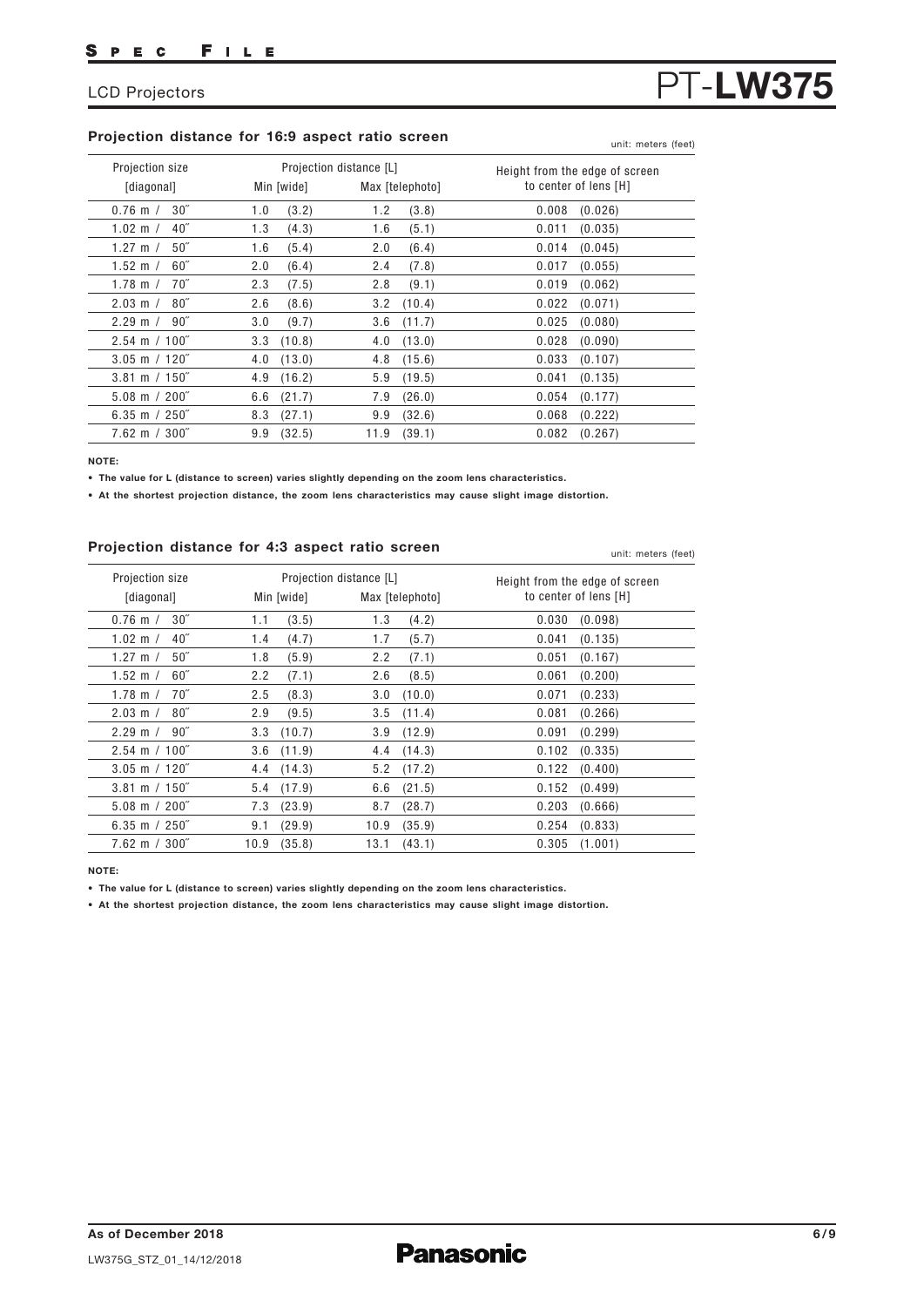#### PEC FILE

### LCD Projectors

## PT-LW375

#### **Calculation of the projection distance**

For a screen size different from the above, use the equation below to calculate the projection distance.

Aspect ratio 16:9 minimum L  $(m)$  = (diagonal screen size in inches)  $\times$  0.0331 - 0.0250 maximum L  $(m)$  = (diagonal screen size in inches)  $\times$  0.0398 - 0.0250 Aspect ratio 16:10 minimum L  $(m)$  = (diagonal screen size in inches)  $\times$  0.0322 - 0.0250 maximum L  $(m)$  = (diagonal screen size in inches)  $\times$  0.0387 - 0.0250 Aspect ratio 4:3 minimum L  $(m)$  = (diagonal screen size in inches)  $\times$  0.0365 - 0.0250 maximum L  $(m)$  = (diagonal screen size in inches)  $\times$  0.0438 - 0.0250

**NOTE: Distances calculated with the above equations will include a slight error.**

#### **Installable angle**

Install the projector at an angle within the range shown below.

#### **• Vertical direction**

The projector may be installed at a vertical angle of 30°.

#### **• Horizontal direction**

The projector may be installed at a horizontal angle of 15°.



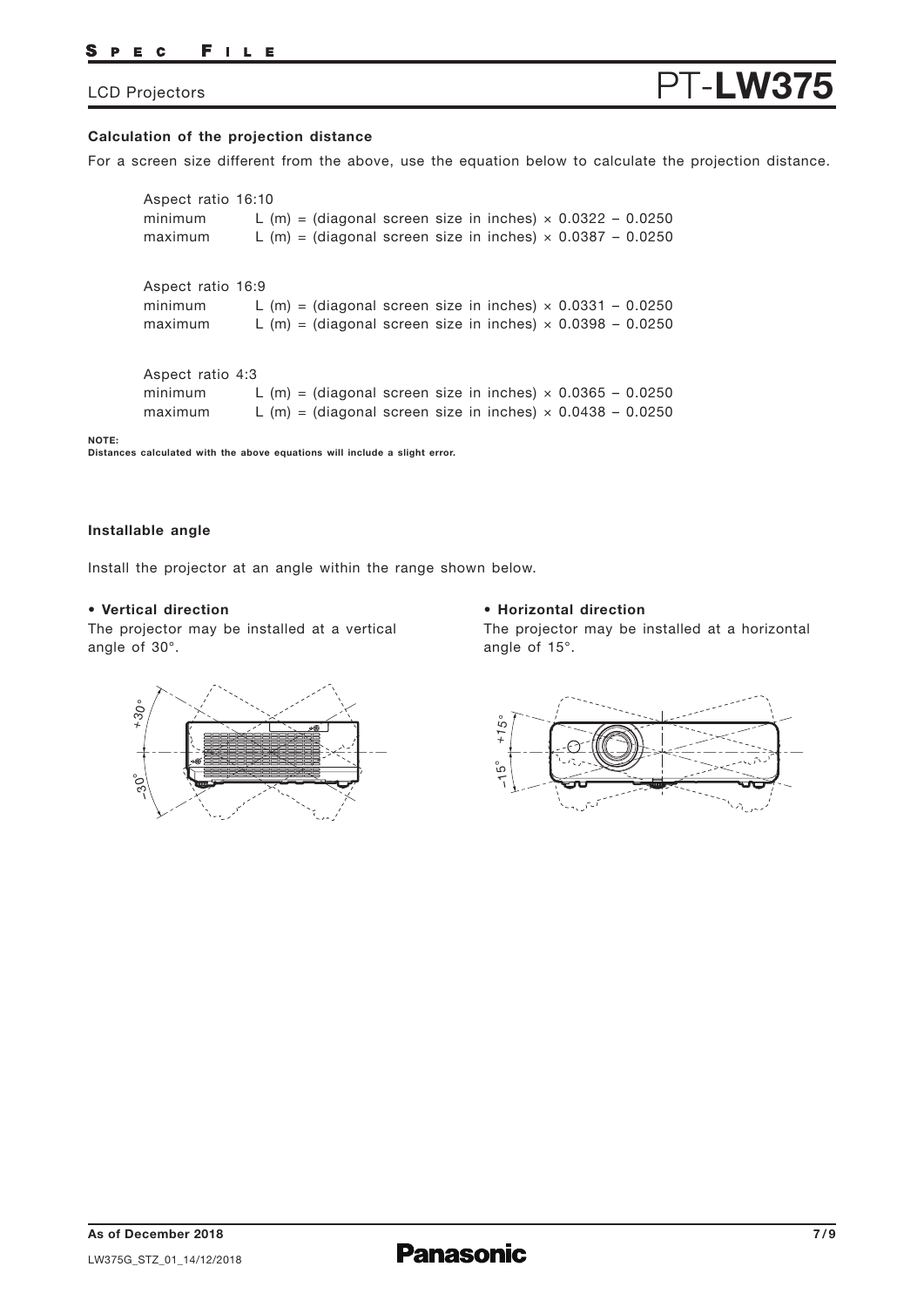#### FILE S P E C

### LCD Projectors

## List of compatible signals

The signals that can be input to this projector are shown in the table below. Horizontal scanning frequencies of 15 kHz to 91 kHz, vertical scanning frequencies of 24 Hz to 85 Hz, and a dot clock of 162 MHz maximum can be input.

| NOTE: The native resolution of this projector is 1,280 $\times$ 800 pixels. If the display resolution of the input signal is different from the |
|-------------------------------------------------------------------------------------------------------------------------------------------------|
| native resolution, image compression or expansion will be used to convert the input signal to a level within the native resolution.             |

PT-LW375

| Display mode              | Display<br>resolution<br>$(dots)^{*1}$ |            | Scanning frequency |                          | Format           |
|---------------------------|----------------------------------------|------------|--------------------|--------------------------|------------------|
|                           |                                        | н<br>(kHz) | (Hz)               | frequency<br>(MHz)       |                  |
| NTSC/NTSC4.43/PAL60/PAL-M | 720 × 480i                             | 15.7       | 59.9               | $\qquad \qquad -$        | S-VIDEO/VIDEO    |
| PAL/PAL-N/SECAM           | 720 × 576i                             | 15.6       | 50.0               | $\overline{\phantom{0}}$ |                  |
| 480i(525i)                | 720 × 480i                             | 15.7       | 59.9               | 13.5                     | YCBCR/RGB        |
| 576i(625i)                | 720 × 576i                             | 15.6       | 50.0               | 13.5                     |                  |
| 480i(525i)                | $720(1440) \times 480i^{2}$            | 15.7       | 59.9               | 27.0                     | HDMI             |
| 576i(625i)                | $720(1440) \times 576i^{2}$            | 15.6       | 50.0               | 27.0                     |                  |
| 480p(525p)                | $720 \times 483$                       | 31.5       | 59.9               | 27.0                     | HDMI/            |
| 576p(625p)                | $720 \times 576$                       | 31.3       | 50.0               | 27.0                     | YPBPR(YCBCR)/RGB |
| 720(750)/60p              | $1280 \times 720$                      | 45.0       | 60.0               | 74.3                     |                  |
| 720(750)/50p              |                                        | 37.5       | 50.0               | 74.3                     |                  |
| 1080(1125)/60i            | $1920 \times 1080i$                    | 33.8       | 60.0               | 74.3                     |                  |
| 1080(1125)/50i            |                                        | 28.1       | 50.0               | 74.3                     |                  |
| 1080(1125)/24p            | $1920 \times 1080$                     | 27.0       | 24.0               | 74.3                     |                  |
| 1080(1125)/24sF           | $1920 \times 1080i$                    | 27.0       | 48.0               | 74.3                     |                  |
| 1080(1125)/25p            | $1920 \times 1080$                     | 28.1       | 25.0               | 74.3                     |                  |
| 1080(1125)/30p            |                                        | 33.8       | 30.0               | 74.3                     |                  |
| 1080(1125)/60p            |                                        | 67.5       | 60.0               | 148.5                    |                  |
| 1080(1125)/50p            |                                        | 56.3       | 50.0               | 148.5                    |                  |
| $640 \times 480/60$       | $640 \times 480$                       | 31.5       | 59.9               | 25.2                     | HDMI/RGB         |
| $640 \times 480/67$       |                                        | 35.0       | 66.7               | 30.2                     |                  |
| $640 \times 480/73$       |                                        | 37.9       | 72.8               | 31.5                     |                  |
| $640 \times 480/75$       |                                        | 37.5       | 75.0               | 31.5                     |                  |
| $640 \times 480/85$       |                                        | 43.3       | 85.0               | 36.0                     |                  |
| $800 \times 600/56$       | $800 \times 600$                       | 35.2       | 56.3               | 36.0                     |                  |
| $800 \times 600/60$       |                                        | 37.9       | 60.3               | 40.0                     |                  |
| $800 \times 600/72$       |                                        | 48.1       | 72.2               | 50.0                     |                  |
| $800 \times 600/75$       |                                        | 46.9       | 75.0               | 49.5                     |                  |
| $800 \times 600/85$       |                                        | 53.7       | 85.1               | 56.3                     |                  |
| $832 \times 624/75$       | $832 \times 624$                       | 49.7       | 74.6               | 57.3                     |                  |
| $1024 \times 768/60$      | $1024 \times 768$                      | 48.4       | 60.0               | 65.0                     |                  |
| $1024 \times 768/70$      |                                        | 56.5       | 70.1               | 75.0                     |                  |
| $1024 \times 768/75$      |                                        | 60.0       | 75.0               | 78.8                     |                  |
| $1024 \times 768/85$      |                                        | 68.7       | 85.0               | 94.5                     |                  |
| $1152 \times 864/75$      | $1152 \times 864$                      | 67.5       | 75.0               | 108.0                    |                  |
| $1152 \times 870/75$      | $1152 \times 870$                      | 68.7       | 75.1               | 100.0                    |                  |
| $1280 \times 720/50$      | $1280 \times 720$                      | 37.1       | 49.8               | 60.5                     |                  |
| $1280 \times 720/60$      |                                        | 44.8       | 59.9               | 74.5                     |                  |

\*1 The "i" appearing after the resolution indicates an interlaced signal.

\*2 Only compatible with dot clock frequency of 27 MHz (pixel repetition signal)